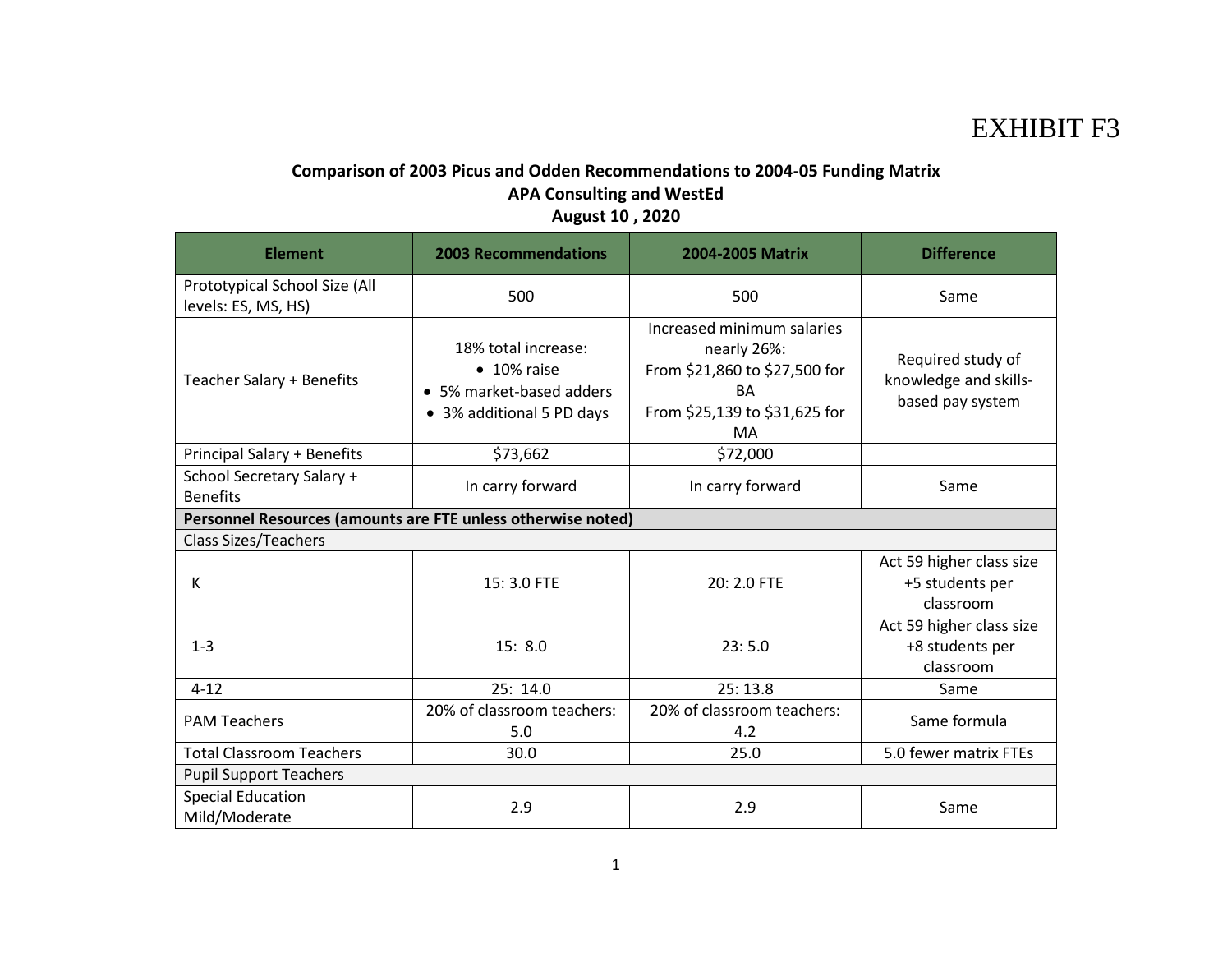| <b>Element</b>                                                  | <b>2003 Recommendations</b>                                                                                                                                                          | 2004-2005 Matrix                                                                       | <b>Difference</b>                                                                             |
|-----------------------------------------------------------------|--------------------------------------------------------------------------------------------------------------------------------------------------------------------------------------|----------------------------------------------------------------------------------------|-----------------------------------------------------------------------------------------------|
| <b>Special Education Severe</b>                                 | Keep current Catastrophic<br>Program but reduce<br>expenditure threshold to<br>the base allocation. Also<br>deduct Federal Title VI (b)<br>funds in calculating<br>catastrophic aid. | <b>Expenditure threshold</b><br>reduced to \$15,000 per high-<br>cost disabled student | <b>State Board lowered</b><br>threshold from \$30,000<br>per Picus & Assoc.<br>recommendation |
| <b>Instructional Facilitators</b>                               | 2.5                                                                                                                                                                                  | 2.5                                                                                    | Same                                                                                          |
| Librarian/Media Specialist                                      |                                                                                                                                                                                      |                                                                                        |                                                                                               |
| Elementary                                                      | Included with specialist<br>teachers: 0.0                                                                                                                                            | 0.7                                                                                    | Picus & Assoc. assume<br>media specialist covered<br>by PAM FTE                               |
| Middle                                                          | 1.0                                                                                                                                                                                  | 0.7                                                                                    | Act 59 staffing slightly<br>lower                                                             |
| High                                                            | 1.5                                                                                                                                                                                  | 0.7                                                                                    | Act 59 staffing 0.8 FTE<br>lower                                                              |
| Guidance Counselor & Nurse (Pupil Support Staff Picus & Assoc.) |                                                                                                                                                                                      |                                                                                        |                                                                                               |
| Elementary                                                      | 1 per every 100 students in<br>poverty: 2.5                                                                                                                                          | 2.5                                                                                    | Matrix staffing is fixed,<br>not based on FRL counts                                          |
| Middle                                                          | 1 per every 100 students in<br>poverty + 1.0 guidance<br>counselor: 3.5                                                                                                              | 2.5                                                                                    | Matrix staffing is fixed,<br>not based on FRL counts                                          |
| High                                                            | 1 per every 100 students in<br>poverty + 2.0 guidance<br>counselor: 4.5                                                                                                              | 2.5                                                                                    | Matrix staffing is fixed,<br>not based on FRL counts                                          |
| <b>Total Pupil Support Personnel</b>                            |                                                                                                                                                                                      |                                                                                        |                                                                                               |
| Elementary                                                      | 7.9                                                                                                                                                                                  | 8.6                                                                                    | 0.7 more matrix FTE                                                                           |
| Middle                                                          | 9.9                                                                                                                                                                                  | 8.6                                                                                    | 0.3 fewer matrix FTE                                                                          |
| High                                                            | 11.4                                                                                                                                                                                 | 8.6                                                                                    | 2.8 fewer matrix FTE                                                                          |
| <b>School Administration</b>                                    |                                                                                                                                                                                      |                                                                                        |                                                                                               |
| Principal                                                       | 1.0                                                                                                                                                                                  | 1.0                                                                                    | Same                                                                                          |
| <b>School Secretary</b>                                         | In carry forward                                                                                                                                                                     | In carry forward                                                                       | Same                                                                                          |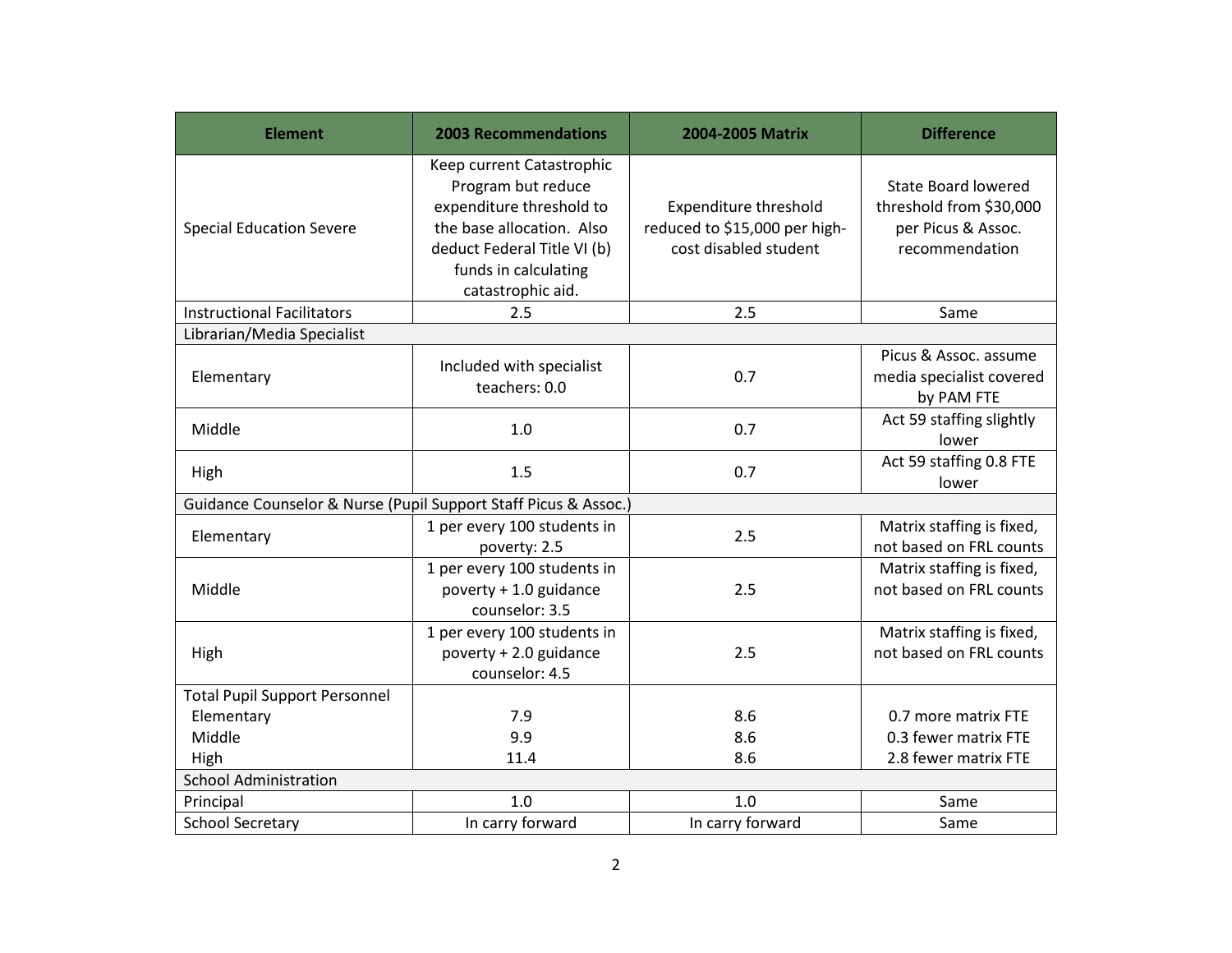| <b>Element</b>                                                     | <b>2003 Recommendations</b>                                                                                                            | 2004-2005 Matrix                                                                                                                                      | <b>Difference</b>                                                               |
|--------------------------------------------------------------------|----------------------------------------------------------------------------------------------------------------------------------------|-------------------------------------------------------------------------------------------------------------------------------------------------------|---------------------------------------------------------------------------------|
| <b>Total School Administration</b>                                 | 1.0                                                                                                                                    | 1.0                                                                                                                                                   | Same                                                                            |
| Per Student Resources - School                                     |                                                                                                                                        |                                                                                                                                                       |                                                                                 |
| Technology                                                         | \$250                                                                                                                                  | \$250                                                                                                                                                 | Same                                                                            |
| <b>Instructional Materials</b>                                     | \$250                                                                                                                                  | \$250                                                                                                                                                 | Same                                                                            |
| <b>Extra Duty Funds</b>                                            |                                                                                                                                        |                                                                                                                                                       |                                                                                 |
| Elementary                                                         | None                                                                                                                                   | \$90                                                                                                                                                  | Act 59 amount higher                                                            |
| Middle                                                             | \$60                                                                                                                                   | \$90                                                                                                                                                  | Act 59 amount higher                                                            |
| High                                                               | \$120                                                                                                                                  | \$90                                                                                                                                                  | Act 59 amount lower                                                             |
| <b>Supervisory Aides</b>                                           | \$35                                                                                                                                   | \$35                                                                                                                                                  | Same                                                                            |
| Substitutes                                                        | 10 days per teacher: \$63                                                                                                              | \$63                                                                                                                                                  | Same                                                                            |
| <b>Professional Development</b>                                    | \$50                                                                                                                                   | \$50                                                                                                                                                  | Same                                                                            |
| Teacher Continuing Ed Pay/<br><b>Professional Development Days</b> | Additional 5 PD days:<br>Approximately \$124                                                                                           | \$101                                                                                                                                                 |                                                                                 |
| <b>Alternative Learning</b><br>Environments                        | 1 Teacher for every 20 ALE<br>students:<br>Per ALE student: \$2,438                                                                    | \$3,250                                                                                                                                               | Act 59 amount higher                                                            |
| Services for Struggling Students                                   | 1.0 tutor for each 20%<br>poverty:<br>2.5<br>Approximately \$514 per<br>eligible student                                               | <b>National School Lunch</b><br>categorical program:<br>$< 70\% = $480$<br>70-<90% \$960<br>=>90% \$1,440<br>Average of \$612 per eligible<br>student | Picus & Assoc. concerned<br>with large step funding<br>differences in NSL (ESA) |
| <b>ELL Services</b>                                                | An additional 0.4 teachers<br>for every 100 ELL/LEP<br>students who are also from<br>a poverty family: \$195 per<br><b>ELL student</b> | Applies to all ELL students<br>\$195                                                                                                                  | Similar                                                                         |
| <b>Gifted &amp; Talented Services</b>                              | Retains current funding                                                                                                                | Retains current funding                                                                                                                               | Same                                                                            |
| Per Student Resources - District                                   | Carried forward current<br>expenditures                                                                                                | \$1,152                                                                                                                                               | Matrix per pupil amount<br>based on carry-forward<br>total                      |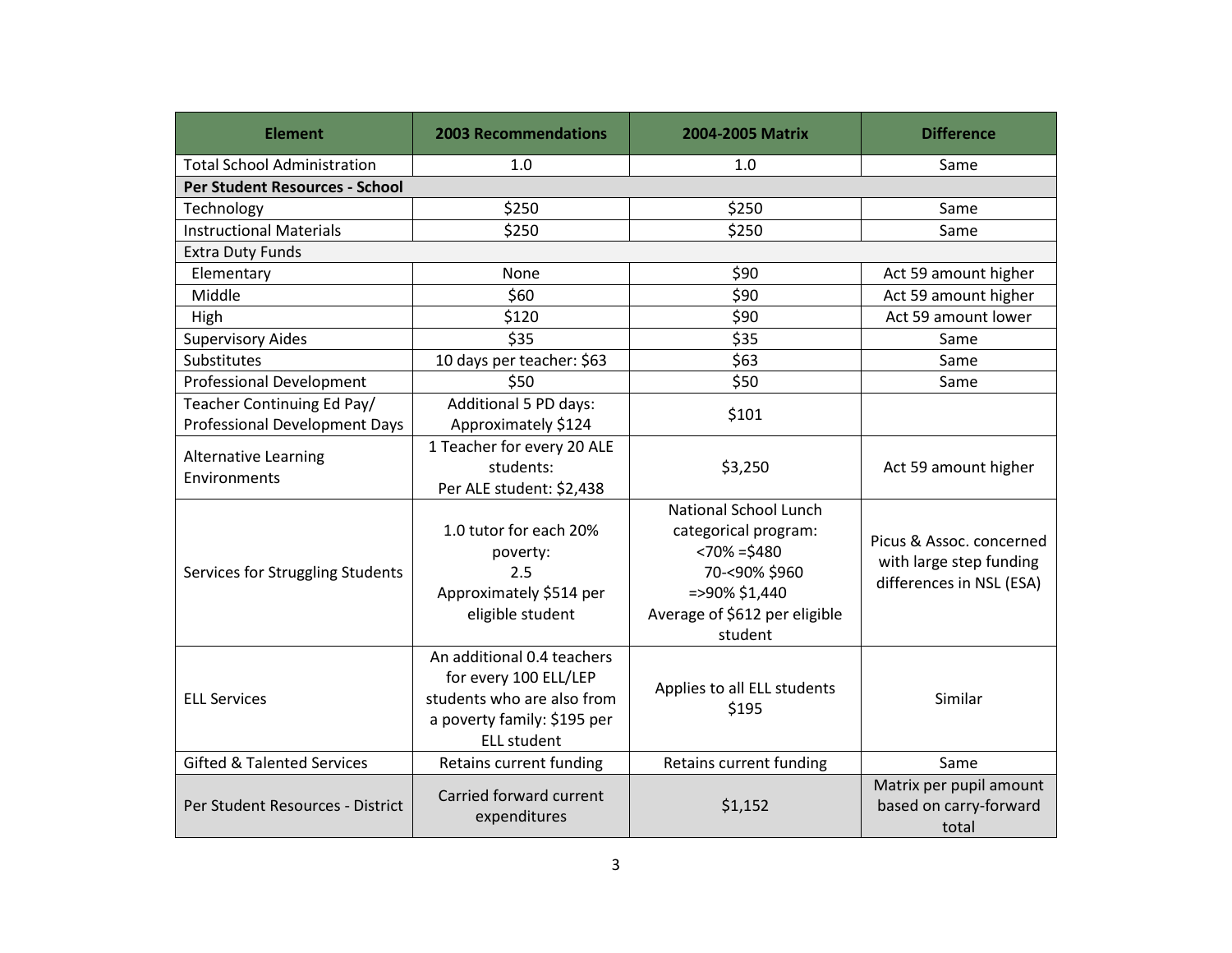| <b>Element</b>                     | <b>2003 Recommendations</b>                                                                                                | <b>2004-2005 Matrix</b>                                                                                                                                        | <b>Difference</b> |
|------------------------------------|----------------------------------------------------------------------------------------------------------------------------|----------------------------------------------------------------------------------------------------------------------------------------------------------------|-------------------|
| <b>Outside of or Not in Matrix</b> |                                                                                                                            |                                                                                                                                                                |                   |
| Length of Teacher School Year      | 190 days: $185$ days + 5<br>additional PD days                                                                             | 190 days: 185 days + 5<br>additional PD days                                                                                                                   | Same              |
| Prekindergarten                    | 1.0 Teacher and 1.0 aide for<br>every 20 children, aged 3 or<br>4 from a family with income<br>of 200% of poverty or below | Arkansas Better Chance for<br>School Success, student-adult<br>ratio of 10:1, children ages 3<br>or 4 from a family with income<br>of 200% of poverty or below | Similar           |
| Full-Day Kindergarten              | <b>Yes</b>                                                                                                                 | <b>Yes</b>                                                                                                                                                     | Same              |
| <b>Instructional Aides</b>         | 0.0                                                                                                                        | 0.0                                                                                                                                                            | Same              |
| Aides for Categorical Students     | 0.0                                                                                                                        | 0.0                                                                                                                                                            | Same              |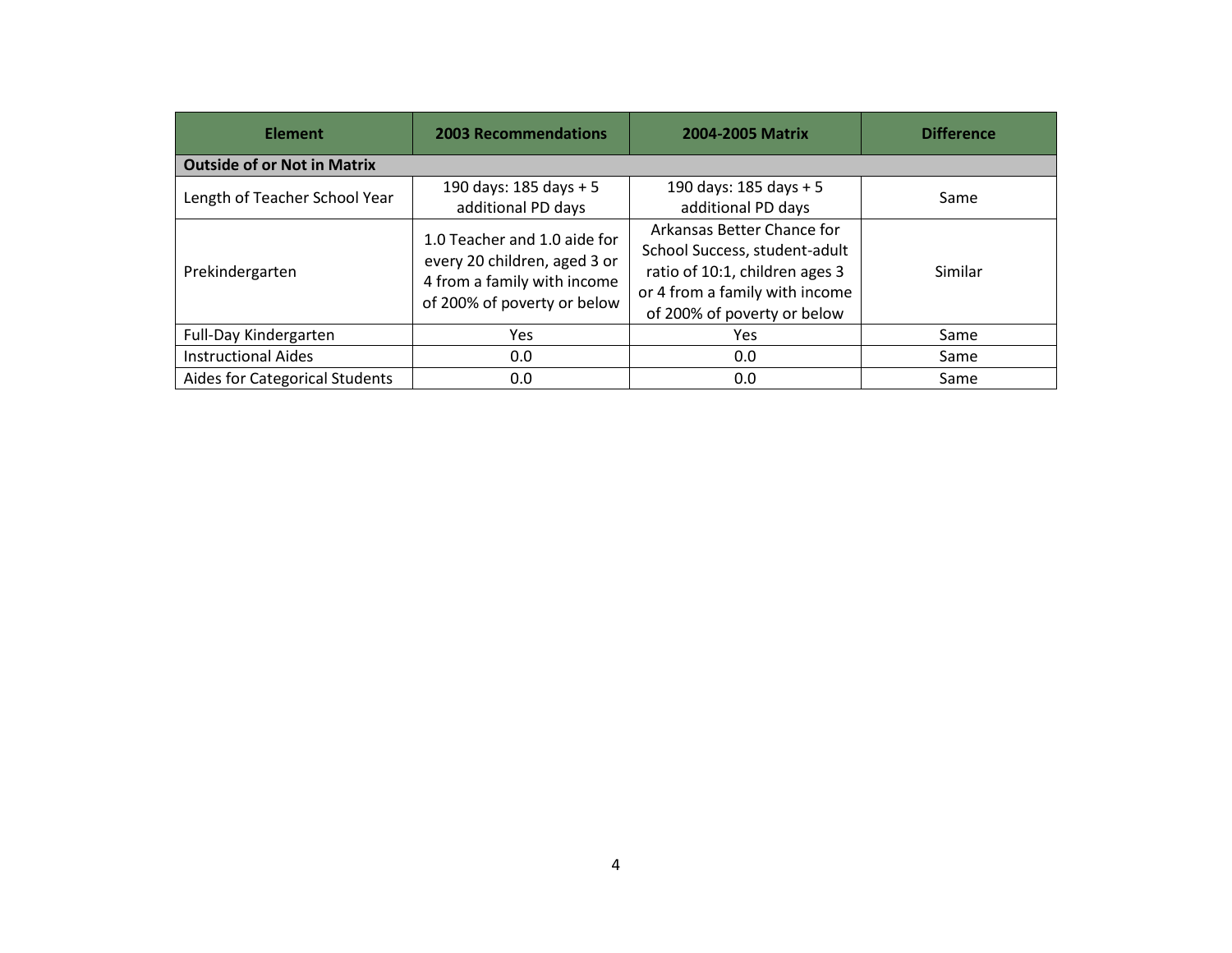| <b>Element</b>                                               | <b>2006 Recommendations</b>                                                     | 2007-2008 Matrix                                                                 | <b>Difference</b>                                                                                                |
|--------------------------------------------------------------|---------------------------------------------------------------------------------|----------------------------------------------------------------------------------|------------------------------------------------------------------------------------------------------------------|
| Prototypical School Size (All<br>levels: ES, MS, HS)         | 500                                                                             | 500                                                                              | Same                                                                                                             |
| <b>Foundation Amount</b>                                     | \$6,150                                                                         | \$5,770                                                                          |                                                                                                                  |
| <b>Teacher Salaries + Benefits</b>                           | Ave. salary + benefits:<br>\$54,191                                             | Ave. salary + benefits:<br>\$54,888                                              |                                                                                                                  |
| Principal Salary + Benefits                                  | \$86,168                                                                        | \$86,168                                                                         | Same                                                                                                             |
| School Secretary Salary +<br><b>Benefits</b>                 | \$34,751                                                                        | \$34,751                                                                         | Same                                                                                                             |
| Personnel Resources (amounts are FTE unless otherwise noted) |                                                                                 |                                                                                  |                                                                                                                  |
| <b>Class Sizes/Teachers</b>                                  |                                                                                 |                                                                                  |                                                                                                                  |
| K                                                            | 20: 2.0 FTE                                                                     | 20: 2.0 FTE                                                                      | Picus & Assoc. affirm                                                                                            |
| $1 - 3$                                                      | 23:5.0                                                                          | 23:5.0                                                                           | matrix class sizes                                                                                               |
| $4 - 12$                                                     | 25:13.8                                                                         | 25:13.8                                                                          |                                                                                                                  |
| <b>PAM Teachers</b>                                          | 20% of classroom teachers:<br>4.2                                               | 20% of classroom teachers:<br>4.14                                               | Similar                                                                                                          |
| <b>Total Classroom Teachers</b>                              | 25.0                                                                            | 24.94                                                                            | Similar                                                                                                          |
| <b>Pupil Support Teachers</b>                                |                                                                                 |                                                                                  |                                                                                                                  |
| <b>Special Education</b><br>Mild/Moderate                    | 2.9                                                                             | 2.9                                                                              | Same                                                                                                             |
| <b>Special Education Severe</b>                              | Maintain expenditure<br>threshold of \$15,000 per<br>high-cost disabled student | Maintain expenditure<br>threshold of \$15,000 per high-<br>cost disabled student | Same                                                                                                             |
| <b>Instructional Facilitators</b>                            | 2.5                                                                             | 2.5                                                                              | Picus & Assoc.<br>acknowledge at least 0.5<br>FTE may be used for AP.<br>Also suggest creating IF<br>categorical |
| Librarian/Media Specialist                                   |                                                                                 |                                                                                  |                                                                                                                  |

## **Comparison of 2006 Picus and Odden Recommendations to 2007-08 Funding Matrix**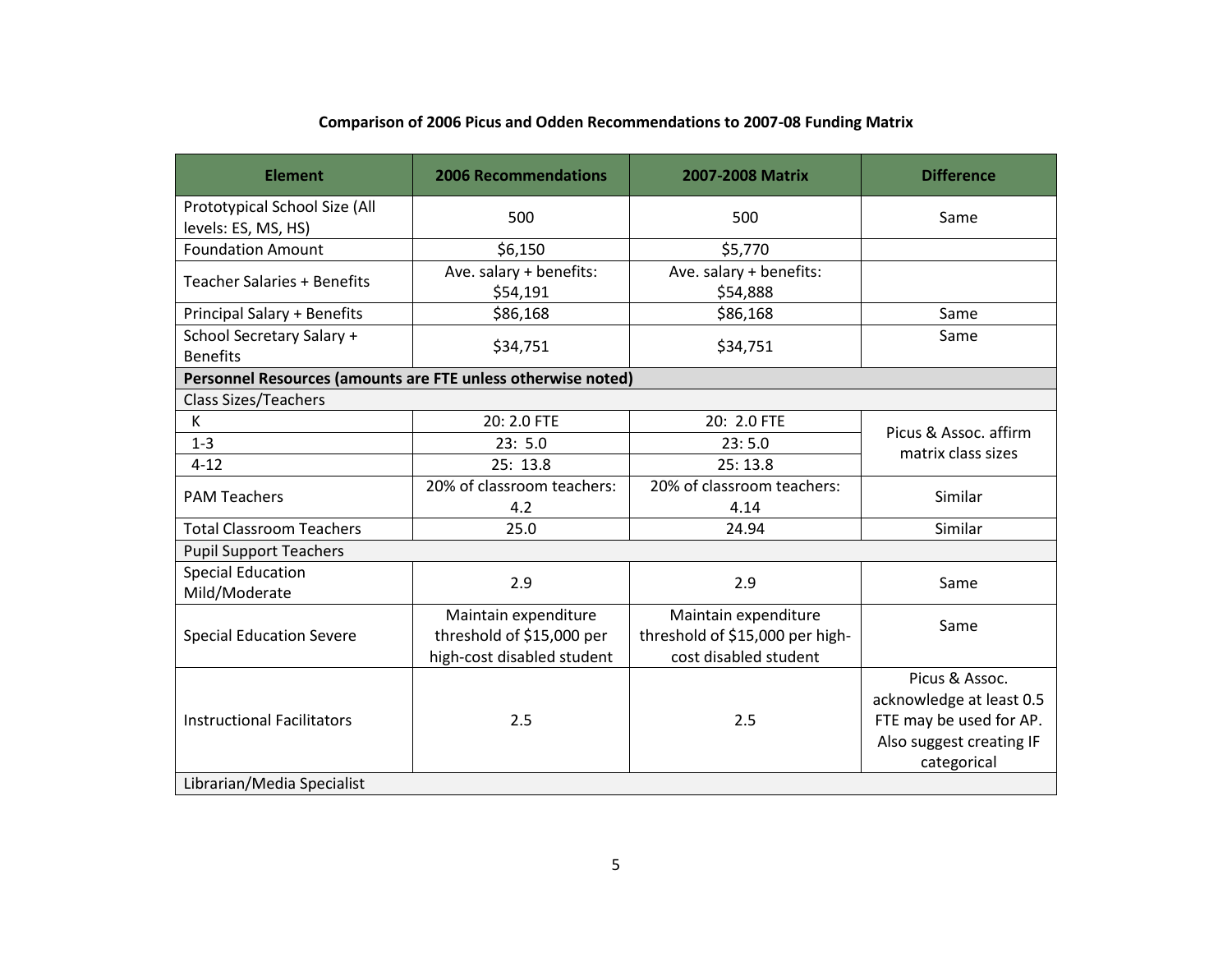| <b>Element</b>                                                       | <b>2006 Recommendations</b> | 2007-2008 Matrix        | <b>Difference</b>                                                                           |
|----------------------------------------------------------------------|-----------------------------|-------------------------|---------------------------------------------------------------------------------------------|
| Elementary                                                           | 1.0                         | 0.825                   | Picus & Assoc. add<br>librarian for elementary<br>level<br>Matrix increased from<br>0.7 FTE |
| Middle                                                               | 1.0                         | 0.825                   | Matrix increased from<br>0.7 FTE                                                            |
| High                                                                 | 1.0                         | 0.825                   | Picus & Assoc. reduce<br>high school from 1.5 FTE<br>Matrix increased from<br>0.7 FTE       |
| Guidance Counselor & Nurse (Pupil Support Staff Picus & Assoc.)      |                             |                         |                                                                                             |
| Elementary                                                           | 2.5                         | 2.5                     | Picus & Assoc.                                                                              |
| Middle                                                               | 2.5                         | 2.5                     | recommended increasing                                                                      |
| High                                                                 | 2.5                         | 2.5                     | NSL to fund additional<br>positions based on<br>poverty level                               |
| <b>Total Pupil Support Personnel</b><br>Elementary<br>Middle<br>High | 8.9<br>8.9<br>8.9           | 8.725<br>8.725<br>8.725 | Similar                                                                                     |
| <b>School Administration</b>                                         |                             |                         |                                                                                             |
| Principal                                                            | 1.0                         | 1.0                     | Same                                                                                        |
| <b>School Secretary</b>                                              | 2.0                         | 1.0                     | 1.0 fewer matrix FTE                                                                        |
| <b>Total School Administration</b>                                   | 3.0                         | 2.0                     | 1.0 fewer matrix FTE                                                                        |
| Per Student Resources - School                                       |                             |                         |                                                                                             |
| Technology                                                           | \$250                       | \$220                   | Matrix funding was<br>reduced to as low as<br>\$185 in FY 2007                              |
| <b>Instructional Materials</b>                                       | \$250                       | \$160                   | Matrix funding was<br>increased to as much as<br>\$268 in FY 2007                           |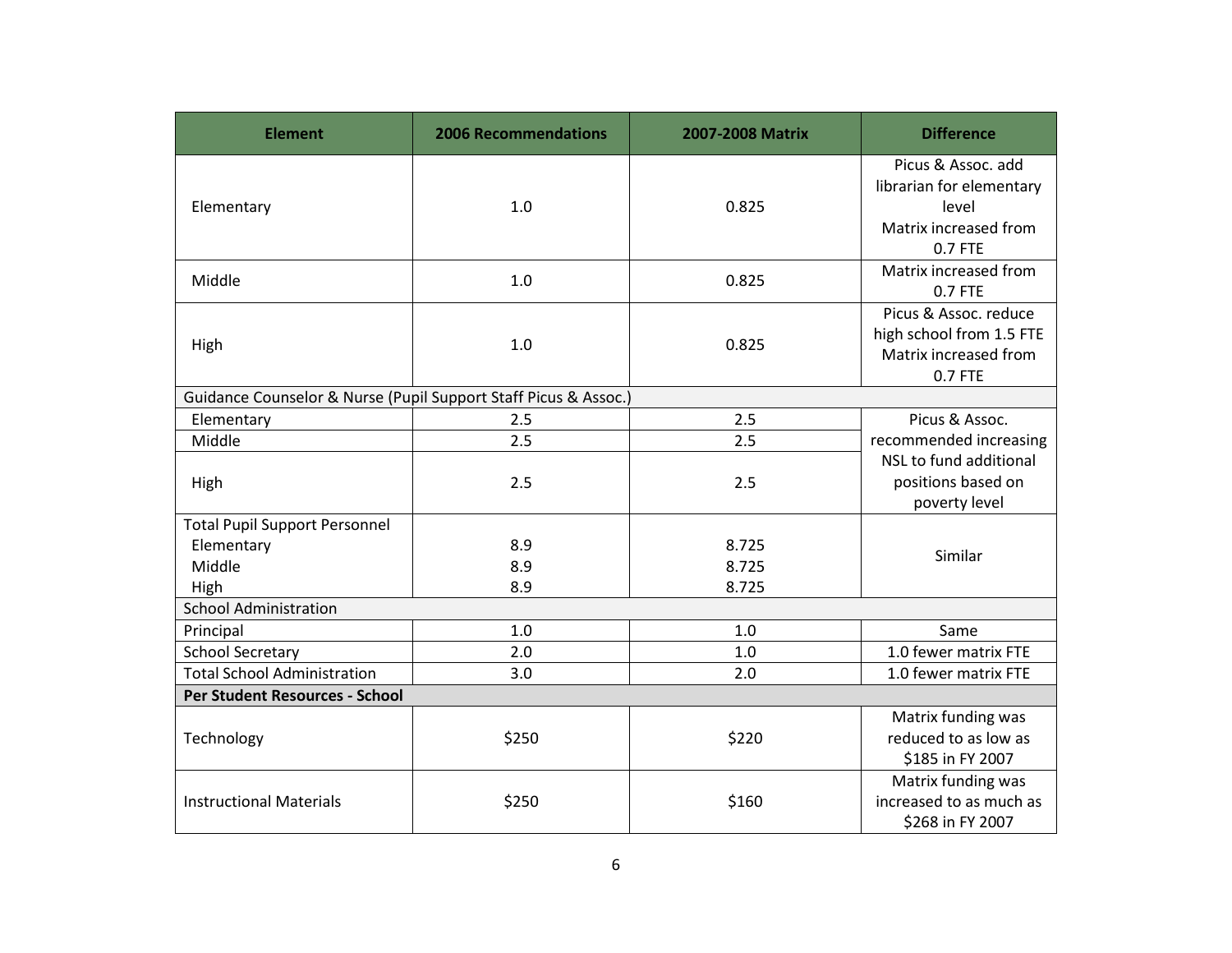| <b>Element</b>                                                     | <b>2006 Recommendations</b>                                          | 2007-2008 Matrix                                      | <b>Difference</b>                                                                                                                                 |
|--------------------------------------------------------------------|----------------------------------------------------------------------|-------------------------------------------------------|---------------------------------------------------------------------------------------------------------------------------------------------------|
| <b>Extra Duty Funds</b>                                            |                                                                      |                                                       |                                                                                                                                                   |
| Elementary                                                         | \$100                                                                | \$50                                                  | Picus & Assoc. increased<br>from \$0 in 2003.<br>Matrix reduced from \$97<br>in FY 2007                                                           |
| Middle                                                             | \$100                                                                | \$50                                                  | Picus & Assoc. increased<br>from \$60 in 2003.<br>Matrix reduced from \$97<br>in FY 2007                                                          |
| High                                                               | \$100                                                                | \$50                                                  | Picus & Assoc. decreased<br>from \$120 in 2003.<br>Matrix reduced from \$97<br>in FY 2007                                                         |
| <b>Supervisory Aides</b>                                           | \$98.70 (2.0 FTE)                                                    | \$49.35 (1.0 FTE)                                     | Picus & Assoc. increased<br>from \$35 in 2003.<br>Matrix increased from<br>\$37                                                                   |
| Substitutes                                                        | 10 days per teacher: \$67.94                                         | \$59                                                  | Matrix decreased from<br>\$63 in FY 2005                                                                                                          |
| <b>Professional Development</b>                                    | \$50                                                                 | \$50                                                  | Statute changed to "up<br>to" \$50. ADE used some<br>of this funding for<br>statewide PD. Picus &<br>Assoc. recommended<br>restoring to districts |
| Teacher Continuing Ed Pay/<br><b>Professional Development Days</b> | Additional 5 PD days:<br>Rolled into teacher salaries                | Additional 5 PD days:<br>Rolled into teacher salaries | Same                                                                                                                                              |
| <b>Alternative Learning</b><br>Environments                        | 1.0 Teacher for every 8 ALE<br>student FTEs:<br>Per ALE FTE: \$6,774 | \$4,063                                               | Picus & Assoc. increased<br>amount to account for<br>change in funding<br>student headcounts vs<br><b>FTEs</b>                                    |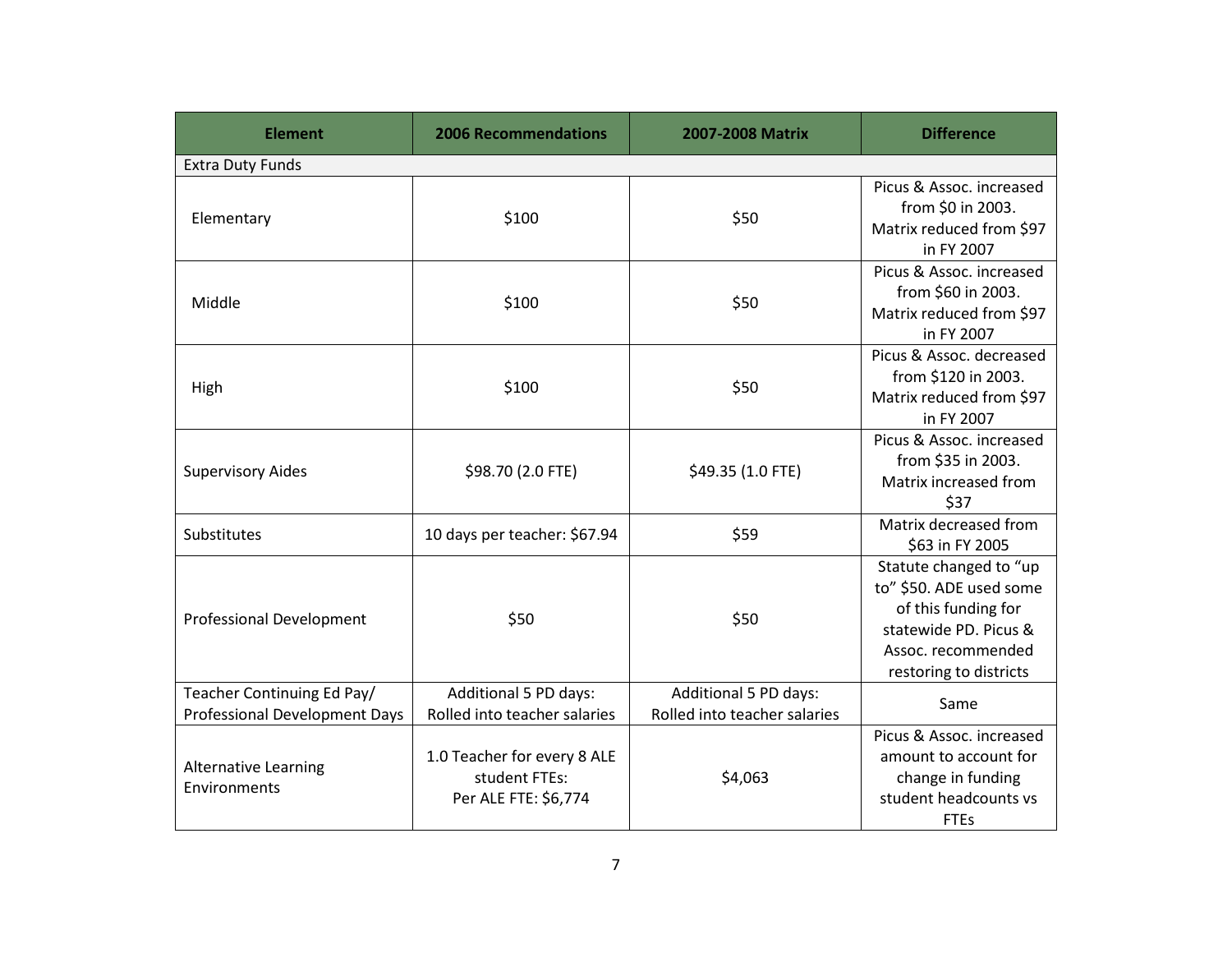| <b>Element</b>                        | <b>2006 Recommendations</b>                                                                                                            | 2007-2008 Matrix                                                                                                                                    | <b>Difference</b>                                                                                                                                                                                                                                                                          |
|---------------------------------------|----------------------------------------------------------------------------------------------------------------------------------------|-----------------------------------------------------------------------------------------------------------------------------------------------------|--------------------------------------------------------------------------------------------------------------------------------------------------------------------------------------------------------------------------------------------------------------------------------------------|
|                                       |                                                                                                                                        |                                                                                                                                                     | Matrix amount increased<br>from \$3,250 in 2005                                                                                                                                                                                                                                            |
| Services for Struggling Students      | 1.0 tutor for each 20%<br>poverty:<br>2.5 FTE<br>Approximately \$542 per<br>eligible student                                           | <b>National School Lunch</b><br>categorical program:<br>$< 70\% = $496$<br>70-<90% \$992<br>=>90% \$992<br>Average of \$594 per eligible<br>student | Picus & Assoc.<br>recommended<br>smoothing NSL (ESA)<br>formula across<br>concentration categories                                                                                                                                                                                         |
| <b>ELL Services</b>                   | An additional 0.4 teachers<br>for every 100 ELL/LEP<br>students who are also from<br>a poverty family: \$195 per<br><b>ELL student</b> | Applies to all ELL students<br>\$293                                                                                                                | Matrix increased from<br>\$195 in 2005                                                                                                                                                                                                                                                     |
| <b>Gifted &amp; Talented Services</b> | Retain current funding                                                                                                                 | Retain current funding                                                                                                                              | Same                                                                                                                                                                                                                                                                                       |
| Per Student Resources - District      | Recommended per pupil:<br>O & M: \$594<br>Central Office: \$591<br>Transportation: \$286<br>Total: \$1,471                             | O & M: \$581<br>Central Office: \$376<br>Transportation: \$286<br>Total: \$1,243                                                                    | These resources pulled<br>from carry over total.<br>Picus & Assoc. based on<br>average staffing of 3,900<br>student district and O &<br>M staffing standards.<br>Matrix based on 9% of<br>foundation + insurance.<br>Transportation for both<br>based on actual district<br>average costs. |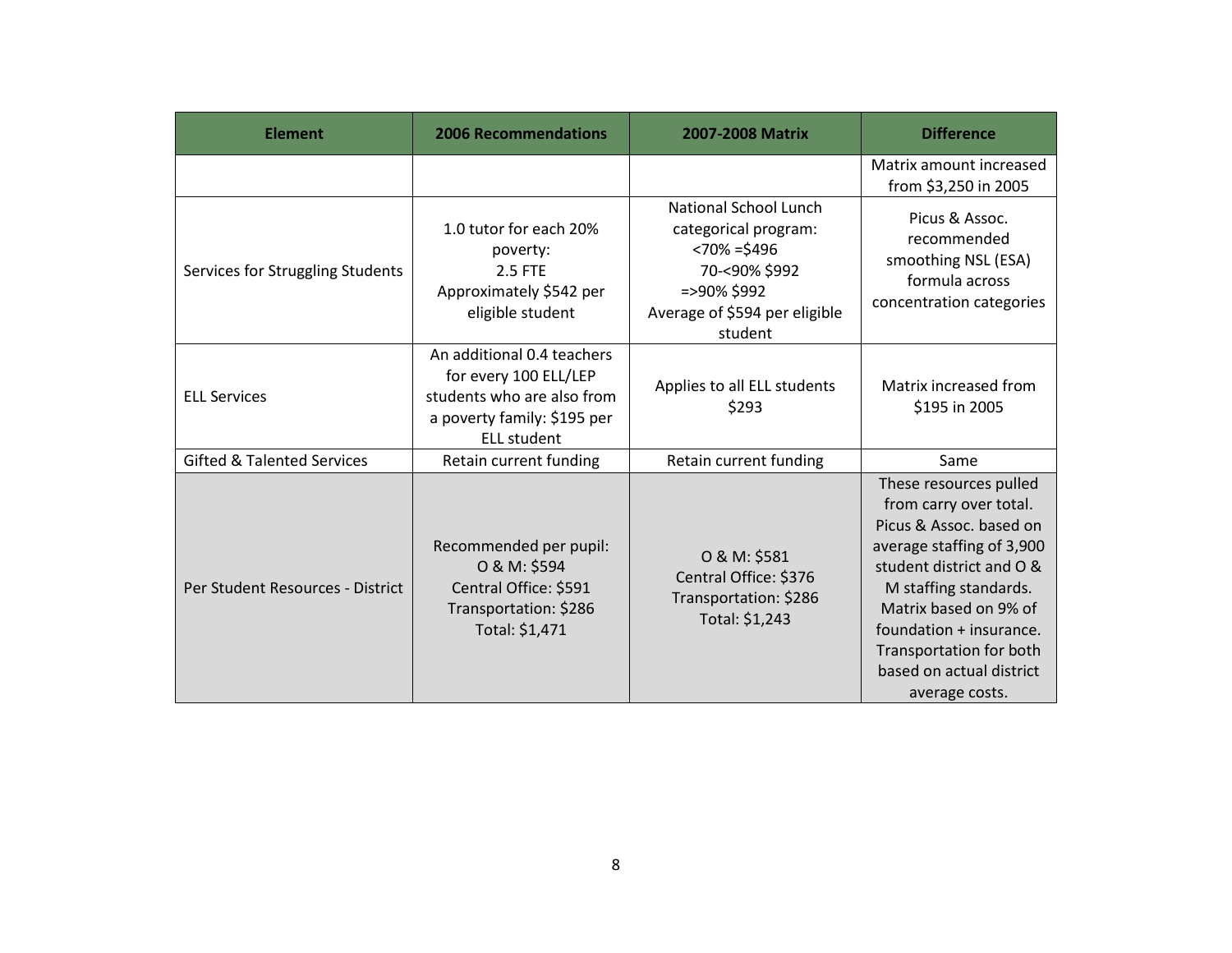| <b>Element</b>                                                  | <b>2014 Recommendations</b>                                                         | 2015-2016 Matrix                                                                 | <b>Notes</b>                                                                                    |
|-----------------------------------------------------------------|-------------------------------------------------------------------------------------|----------------------------------------------------------------------------------|-------------------------------------------------------------------------------------------------|
| Prototypical School Size (All<br>levels: ES, MS, HS)            | 500                                                                                 | 500                                                                              | Same                                                                                            |
| <b>Foundation Amount</b>                                        | No recommendation                                                                   | \$6,584                                                                          | <b>NA</b>                                                                                       |
| <b>Teacher Salaries + Benefits</b>                              | No recommendation                                                                   | Ave. salary + benefits:<br>\$63,663                                              | <b>NA</b>                                                                                       |
| <b>Principal Salary + Benefits</b>                              | No recommendation                                                                   | \$99,012                                                                         | <b>NA</b>                                                                                       |
| School Secretary Salary +<br><b>Benefits</b>                    | No recommendation                                                                   | \$40,031                                                                         | <b>NA</b>                                                                                       |
| Personnel Resources (amounts are FTE unless otherwise noted)    |                                                                                     |                                                                                  |                                                                                                 |
| <b>Class Sizes/Teachers</b>                                     |                                                                                     |                                                                                  |                                                                                                 |
| K                                                               | 15: 2.7 FTE                                                                         | 20: 2.0 FTE                                                                      | Picus & Assoc. returned                                                                         |
| $1 - 3$                                                         | 15:7.7                                                                              | 23:5.0                                                                           | to 15 to 1 for K-3                                                                              |
| $4 - 12$                                                        | 25: 13.8                                                                            | 25:13.8                                                                          | recommendation                                                                                  |
| <b>PAM Teachers</b>                                             | 20% of K-8 classroom<br>teachers: 3.6<br>33 1/3% of 9-12 classroom<br>teachers: 2.0 | 20% of classroom teachers:<br>4.14                                               | Picus & Assoc. increased<br>percentage for 9-12 to<br>allow block schedules                     |
| <b>Total Classroom Teachers</b>                                 | 29.8                                                                                | 24.94                                                                            | 4.86 fewer matrix FTEs                                                                          |
| <b>Pupil Support Teachers</b>                                   |                                                                                     |                                                                                  |                                                                                                 |
| <b>Special Education</b><br>Mild/Moderate                       | 1.0 per 150 students<br>3.3                                                         | 2.9                                                                              | Picus & Assoc. increased<br>staffing ratio slightly for<br>teachers, added aides<br>(see below) |
| <b>Special Education Severe</b>                                 | Maintain expenditure<br>threshold of \$15,000 per<br>high-cost disabled student     | Maintain expenditure<br>threshold of \$15,000 per high-<br>cost disabled student | Same                                                                                            |
| <b>Instructional Facilitators</b><br>Librarian/Media Specialist | 1.0 per 200 students + up<br>to 0.5 for AP (see AP line):<br>2.0                    | 1.0 per 200 students + up to<br>$0.5$ for AP:<br>2.5                             | Similar                                                                                         |

## **Comparison of 2014 Picus and Odden Recommendations to 2015-16 Funding Matrix**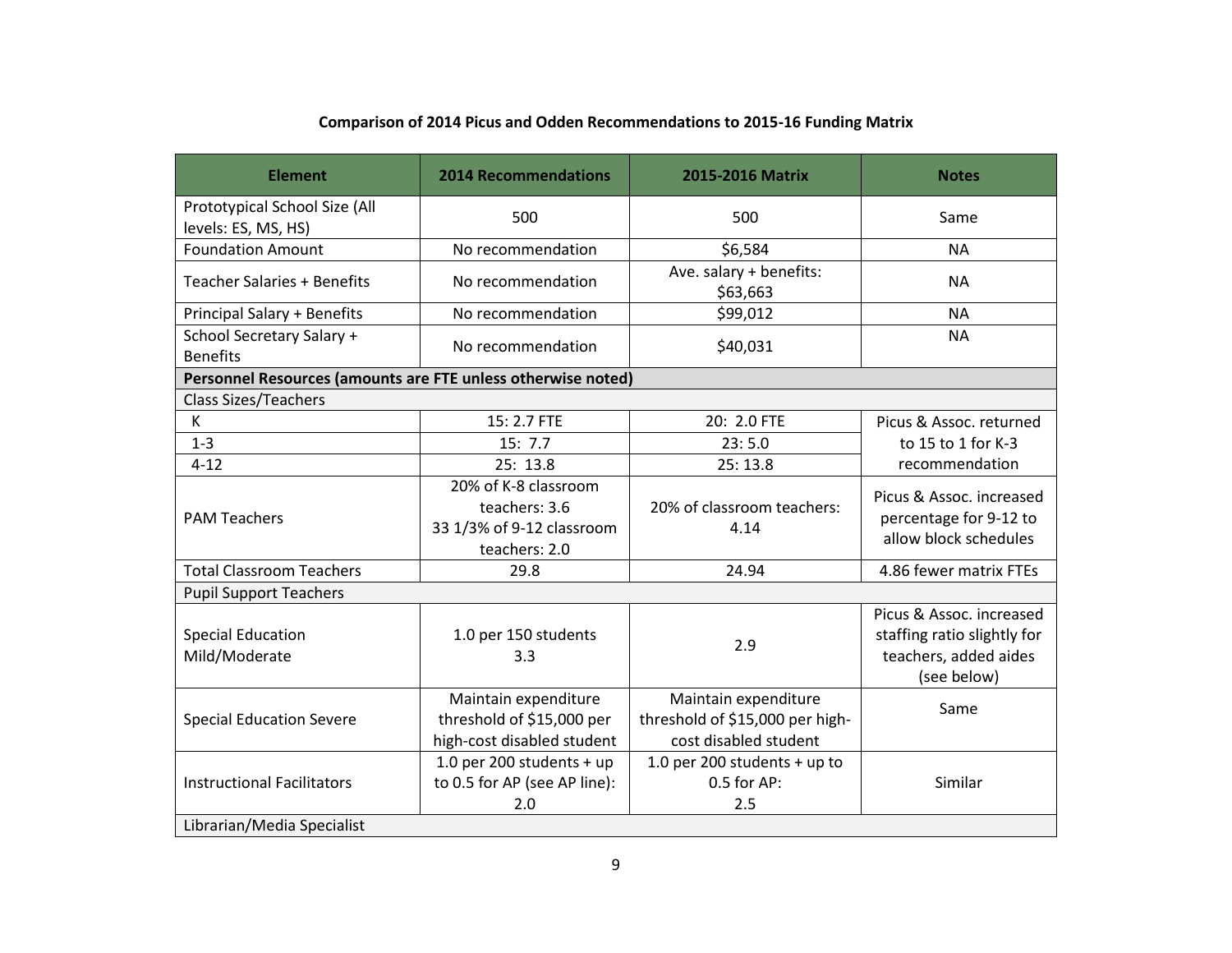| <b>Element</b>                                      | <b>2014 Recommendations</b>                                    | 2015-2016 Matrix       | <b>Notes</b>                                                                       |
|-----------------------------------------------------|----------------------------------------------------------------|------------------------|------------------------------------------------------------------------------------|
| $K-8$                                               | 1.0 per 450 students:<br>0.77                                  |                        |                                                                                    |
| High                                                | 1.0 per 600 students:<br>0.26                                  |                        |                                                                                    |
| Total Librarian/Media Specialist                    | 1.03                                                           | 0.85                   | Picus & Assoc. slightly<br>increased FTE by 0.03<br>Matrix increased from<br>0.825 |
| <b>Guidance Counselor and Nurse</b>                 |                                                                |                        |                                                                                    |
| Elementary (K-5) Counselor                          | 1.0 per 450 K-5<br>0.5                                         |                        |                                                                                    |
| Secondary (6-12) Counselor                          | 1.0 per 250 6-12<br>1.1                                        |                        |                                                                                    |
| Nurse (K-12)                                        | 1.0 per 750 K-12<br>0.7                                        |                        |                                                                                    |
| <b>Total Guidance Counselor and</b><br><b>Nurse</b> | 2.3                                                            | 2.5                    | Picus & Assoc. add<br>specific recommendation<br>for nurse, overall FTE<br>similar |
| <b>Total Pupil Support Personnel</b>                | 8.63                                                           | 8.75                   | Similar                                                                            |
| <b>School Administration</b>                        |                                                                |                        |                                                                                    |
| Principal                                           | 1.0 per 450 K-8 students<br>1.0 per 600 9-12 students:<br>1.03 | 1.0                    | Similar                                                                            |
| <b>Assistant Principal</b>                          | 1.0 per 600 9-12 students:<br>0.26                             | Not included in matrix | Picus & Assoc.<br>incorporated 0.26 AP for<br>grades 9-12                          |
| <b>School Secretary</b>                             | 1.0 per 225 K-8 students<br>1.0 per 200 9-12 students:<br>2.31 | 1.0                    | Picus & Assoc. increased<br>FTE from 2.0 in prior<br>study                         |
| <b>Total School Administration</b>                  | 3.6                                                            | 2.0                    | 1.6 fewer matrix FTEs                                                              |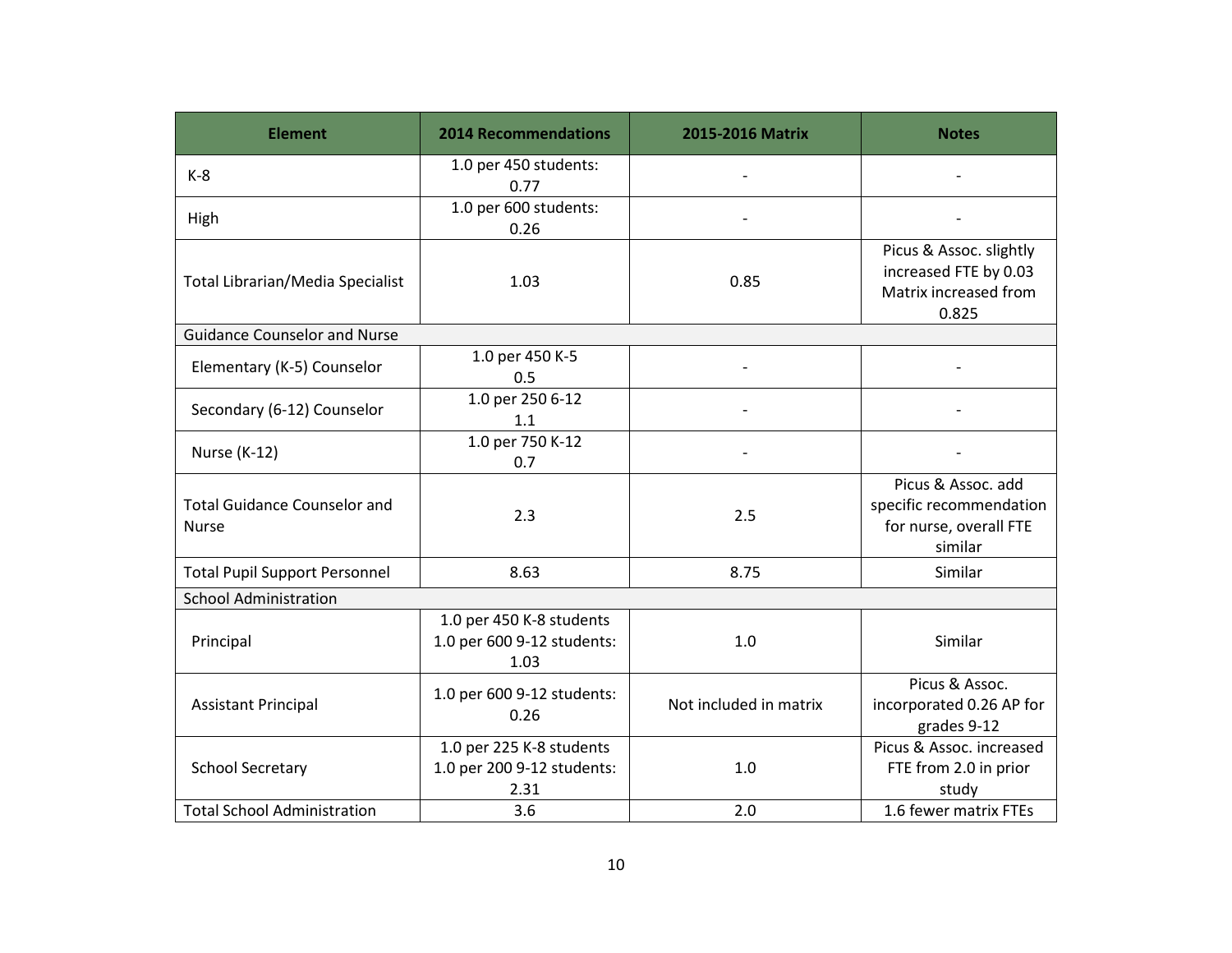| <b>Element</b>                                                     | <b>2014 Recommendations</b>                                                                                   | 2015-2016 Matrix                                                                                               | <b>Notes</b>                                                                          |
|--------------------------------------------------------------------|---------------------------------------------------------------------------------------------------------------|----------------------------------------------------------------------------------------------------------------|---------------------------------------------------------------------------------------|
| Special education categorical<br>aides                             | 1.0 per 150 students<br>3.3                                                                                   | Not included in matrix                                                                                         | <b>NA</b>                                                                             |
| <b>Per Student Resources - School</b>                              |                                                                                                               |                                                                                                                |                                                                                       |
| Technology                                                         | \$250                                                                                                         | \$237.80                                                                                                       | Matrix increased for<br>inflation                                                     |
| <b>Instructional Materials</b>                                     | \$220                                                                                                         | \$183.10                                                                                                       | Matrix increased for<br>inflation                                                     |
| <b>Extra Duty Funds</b>                                            |                                                                                                               |                                                                                                                |                                                                                       |
| Elementary                                                         | \$200                                                                                                         | \$61.05                                                                                                        | Picus & Assoc. increased<br>from \$100 and Matrix                                     |
| Middle                                                             | \$200                                                                                                         | \$61.05                                                                                                        | increased from \$50 in FY                                                             |
| High                                                               | \$250                                                                                                         | \$61.05                                                                                                        | 2008                                                                                  |
| <b>Supervisory Aides</b>                                           | 1.0 per 225 K-8 students<br>1.0 per 200 9-12 students<br>\$134.70 (about 2.3 FTE)                             | \$50 (about 1.0 FTE)                                                                                           | Similar to FY 2008                                                                    |
| Substitutes                                                        | 10 days per teacher: \$195                                                                                    | \$67.70                                                                                                        | Both increased for<br>inflation                                                       |
| <b>Professional Development</b>                                    | \$100                                                                                                         | \$32.40                                                                                                        | Picus & Assoc. increased<br>from \$50 and Matrix<br>decreased from \$50 in FY<br>2008 |
| Teacher Continuing Ed Pay/<br><b>Professional Development Days</b> | Additional 5 PD days:<br>Rolled into teacher salaries                                                         | Additional 5 PD days:<br>Rolled into teacher salaries                                                          | Same                                                                                  |
| Alternative Learning<br>Environments                               | 1.0 AP and 3.0 teachers per<br>21 ALE students + per<br>student dollar resources<br>Per ALE student: \$14,640 | Per ALE student:<br>\$4,471                                                                                    | Picus & Assoc. add AP<br>position and costs of per<br>pupil resources                 |
| Services for Struggling Students                                   | 1.0 tutor per 125 at-risk:<br>2.4 FTE<br>1 pupil support per 125 at-<br>risk: 2.4 FTE                         | <b>National School Lunch</b><br>categorical program:<br>$< 70\% = $522$<br>70-<90% \$1,042<br>$=$ >90% \$1,562 | Picus & Assoc. add<br>specific resources for<br>extended day and<br>summer school     |